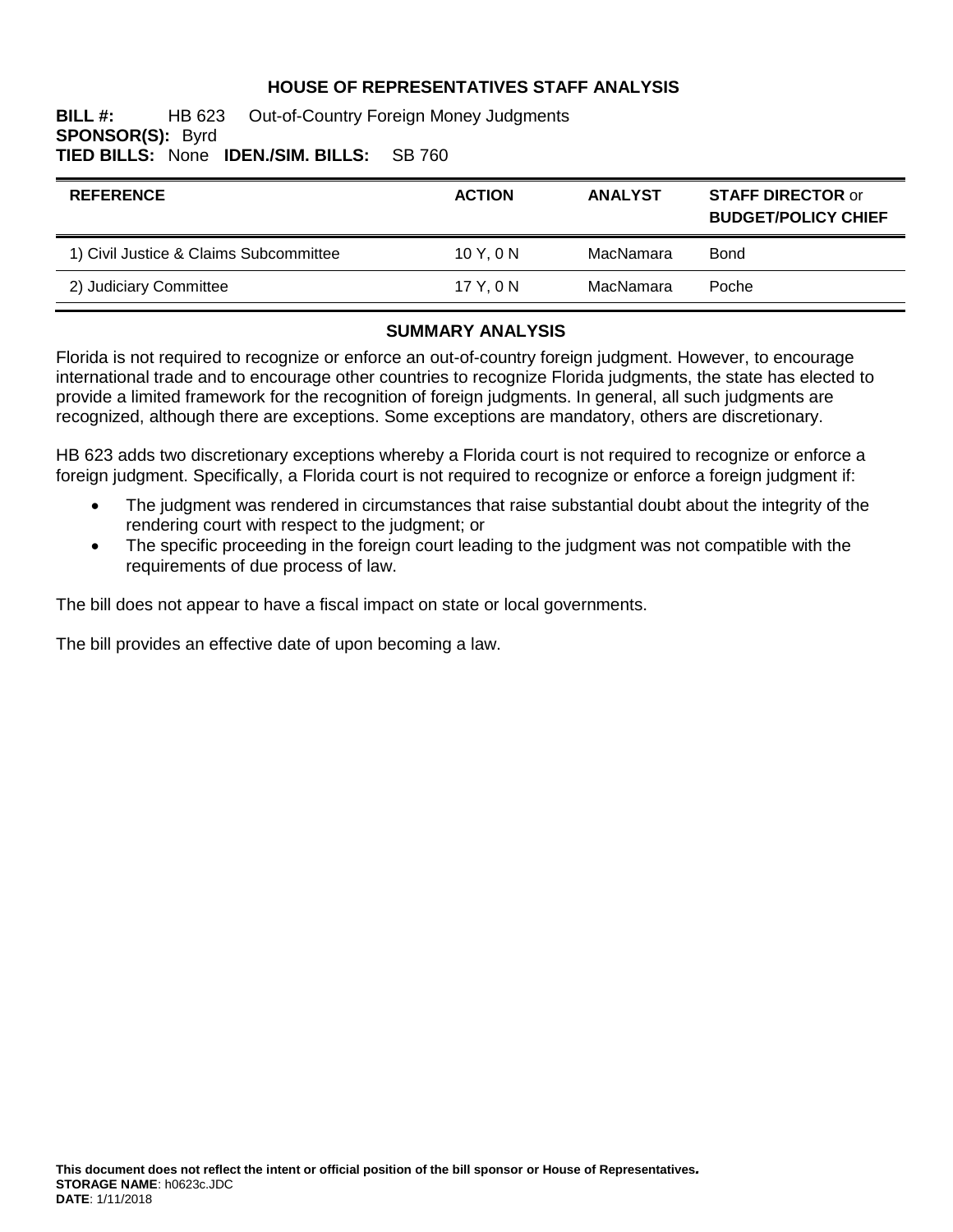## **FULL ANALYSIS**

## **I. SUBSTANTIVE ANALYSIS**

## A. EFFECT OF PROPOSED CHANGES:

### **Background**

A person who holds a civil judgment against another person has certain legal rights related to enforcement and collection of the judgment. The United States Constitution requires Florida courts to give full faith and credit to judgments of other state courts, but is silent as to whether a state must give any faith or credit to judgments from foreign countries. While Congress could regulate whether and how states recognize a judgment from a foreign country under federal treaty powers, there is currently no federal law or treaty that requires Florida to recognize any foreign judgment.

In 1962, the National Conference of Commissioners on Uniform State Laws (NCCUSL)<sup>1</sup> developed the Uniform Foreign Money-Judgments Recognition Act (UFMJRA), which recognized the general principles of comity with respect to foreign money judgments. In its prefatory note, the NCCUSL stated:

The Act states rules that have long been applied by the majority of courts in this country. In some respects the Act may not go as far as the decisions. The Act makes clear that a court is privileged to give the judgment of the court of a foreign country greater effect than is required to do by the provisions of the Act. . . . Because the Act is not selective and applies to judgments from any foreign court, the Act states that judgments rendered under a system which does not provide impartial tribunals or procedures compatible with the requirements of due process of law shall neither be recognized nor enforced.

The Act does not prescribe a uniform enforcement procedure. Instead, the Act provides that a judgment entitled to recognition will be enforceable in the same manner as the judgment of a court of a sister state which is entitled to full faith and credit. $2^2$ 

In order to encourage and regulate trade, and in order to encourage courts of other foreign countries to recognize Florida's judgments, Florida has adopted the Uniform Foreign Money-Judgments Recognition Act, at ss. 55.601-55.607, F.S. Section 55.604, F.S., provides that Florida will generally accept and enforce a judgment rendered in a foreign jurisdiction. Section 55.605, F.S., however, provides a number of grounds on which a Florida court either must or may refuse to recognize a judgment from a foreign country. A Florida court must refuse to recognize a foreign judgment:

- That was rendered under a system which does not provide impartial tribunals or does not provide due process of law;
- If the foreign court did not have personal jurisdiction over the defendant; or
- $\bullet$  If foreign court did not have subject matter jurisdiction.<sup>3</sup>

A Florida court may refuse to recognize an out-of-country foreign judgment if:

- The defendant did not receive adequate notice of the foreign court proceedings;
- The judgment was obtained by fraud;
- The cause of action or claim for relief on which the judgment is based is repugnant to the public policy of this state;
- The judgment conflicts with another final and conclusive order;

act.pdf, p. 1 (last accessed January 7, 2018).<br>3 S. EE CO5(1)(2 s), F. S.

 $\overline{a}$ 

 $1$  The NCCUSL is a non-profit organization comprised of state commissions on uniform laws from each state and certain U.S. territories. <sup>2</sup> Nat'l Conference of Comm'rs on Uniform State Laws, *Uniform Foreign Money-Judgments Recognition Act*, 1 (1962), *available at* http://www.uniformlaws.org/shared/docs/foreign%20money%20judgments%20recognition/ufmjra%20final%20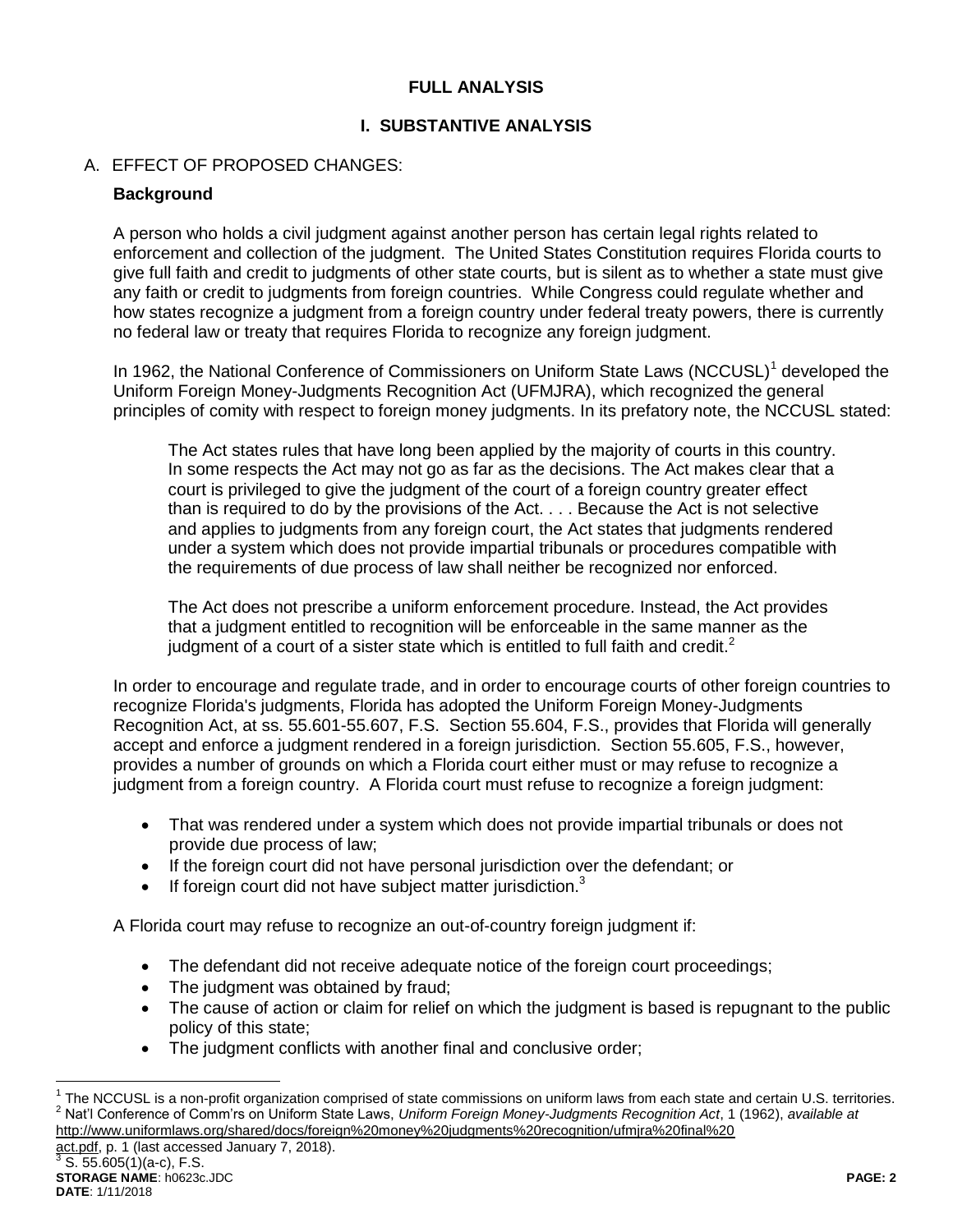- The parties had an agreement to litigate the matter in a court other than the one that rendered the judgment;
- The foreign court was a seriously inconvenient forum for the trial of the action;
- The foreign jurisdiction where the judgment was rendered would not give recognition to a similar judgment rendered in this state; or
- The cause of action resulted in a defamation judgment obtained in a jurisdiction outside the United States, unless the court sitting in this state first determines that the defamation law applied in the foreign court's adjudication provided at least as much protection for freedom of speech and press as provided by the United States Constitution and the state Constitution.<sup>4</sup>

### **Effect of Proposed Changes**

HB 623 adds two exceptions whereby a Florida court may refuse to recognize or enforce a foreign judgment; one related to the integrity of the rendering court and the other related to due process of law. These exceptions are newly adopted provisions of the UFMJRA.<sup>5</sup> These new exceptions may be contrasted with s. 55.605(1), F.S., which provides that a Florida court may not enforce a foreign judgment if:

The judgment was rendered under a system which does not provide impartial tribunals or procedures incompatible with the requirements of due process of law.

#### Integrity of the Rendering Court

The bill allows, but does not require, a Florida court to refuse to enforce a foreign judgment where the judgment was rendered in circumstances that raise substantial doubt about the integrity of the rendering court. In adopting this provision, the NCCUSL provided the following comment:

This provision may be contrasted with [s. 55.605(1), F.S.] which requires that the forum court refuse recognition to the foreign-country judgment if it was rendered under a *judicial system* that does not provide impartial tribunals...

On the other hand, [the newly created exception] allows the court to deny recognition to the foreign-country judgment if it finds a lack of impartiality and fairness in the *individual proceeding* leading to the foreign country judgment. Thus, the difference is that between showing, for example, that corruption and bribery is so prevalent throughout the judicial system of the foreign country as to make that entire judicial system one that does not provide impartial tribunals versus showing that bribery of the judge in the proceeding that resulted in the particular foreign-country judgment under consideration had a sufficient impact on the ultimate judgment as to call it into question. $6$ 

Consequently, the exception would allow a Florida court to refuse to enforce a judgment where the integrity of the specific proceeding is called in to question, despite the fact that the foreign system may generally be impartial.

#### Due Process of Law

The United States Constitution and the Florida Constitution provide that no person may be deprived of life, liberty, or property without due process of law.<sup>7</sup> Although there is no precise definition of "due

 4 S. 55.605(2)(a-h), F.S.

<sup>&</sup>lt;sup>5</sup>http://www.uniformlaws.org/shared/docs/foreign%20country%20money%20judgments%20recognition/ufcmjra\_am05\_binder.pdf, p. 12-14 (last visited January 7, 2018).

 $^6$  Id. at p. 13, lines 12-19.

**STORAGE NAME**: h0623c.JDC **PAGE: 3**  $7$  U.S. Const. amend. V., and Art. I, s. 5, Fla. Const., respectively.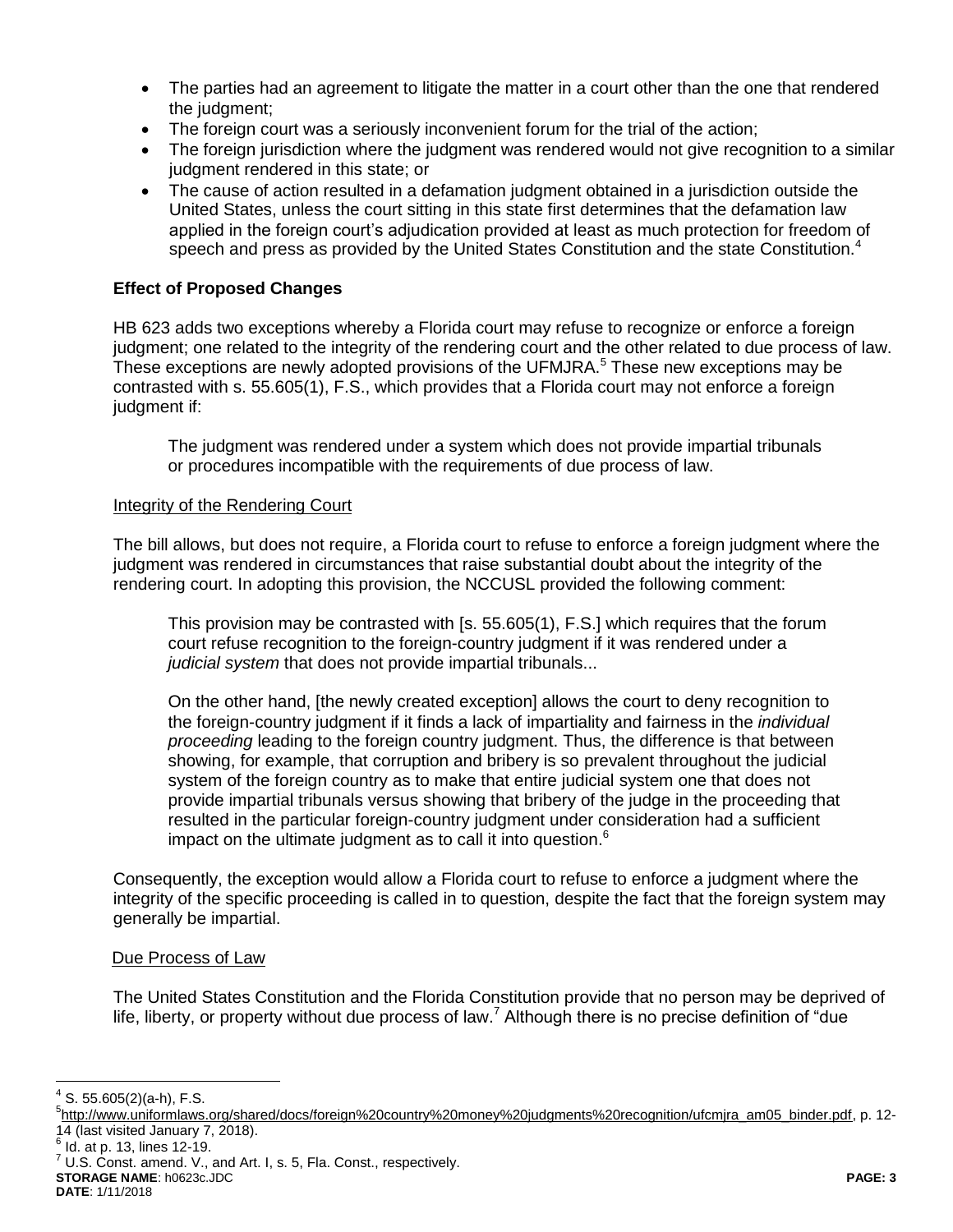process," the term embodies a fundamental conception of fairness.<sup>8</sup> The federal and state Due Process clauses are intended to protect individuals from arbitrary and unreasonable governmental interference with a person's right to life, liberty, and property.<sup>9</sup>

The bill allows, but does not require, a Florida court to refuse to enforce a foreign judgment where the specific proceeding in the foreign court leading to the judgment was not compatible with the requirements of due process of law. This is in contrast to s. 55.605(1), F.S., which focuses on the judicial system in its entirety, as opposed to a single proceeding. The NCCUSL provided the following comment on this distinction:

Thus, the difference is that between showing, for example, that there has been such a breakdown of law and order in the particular foreign country that judgments are rendered on the basis of political decisions rather than the rule of law throughout the judicial system versus a showing that for political reasons the particular party against whom the foreign country judgment was entered was denied fundamental fairness in the particular proceedings leading to the foreign country judgment.<sup>10</sup>

Similar to the other exception provided for in the bill, this exception would allow a Florida court to refuse to enforce a judgment where the fundamental fairness of a specific proceeding is called in to question, despite the fact that the foreign system may generally be fair.

B. SECTION DIRECTORY:

**Section 1**: Amends s. 55.605, F.S., related to grounds for nonrecognition. **Section 2:** Provides an effective date of upon becoming law.

## **II. FISCAL ANALYSIS & ECONOMIC IMPACT STATEMENT**

- A. FISCAL IMPACT ON STATE GOVERNMENT:
	- 1. Revenues:

None.

2. Expenditures:

None.

- B. FISCAL IMPACT ON LOCAL GOVERNMENTS:
	- 1. Revenues:

None.

2. Expenditures:

None.

C. DIRECT ECONOMIC IMPACT ON PRIVATE SECTOR:

None.

 $\overline{a}$ 

<sup>9</sup> *Noel v. State*, 191 So.3d 370 (Fla. 2016) ("This clause protects the individual against the arbitrary and unreasonable exercise of governmental power.") (internal citations omitted).

Supra, FN. 5 at p. 13, lines 30-35.

```
STORAGE NAME: h0623c.JDC PAGE: 4
DATE: 1/11/2018
```
<sup>8</sup> *Scull v. State*, 569 So.2d 1251 (Fla. 1990); see also *School Bd. Of Palm Beach County v. Survivors Charter Schools, Inc*., 3 So.3d 1220 (Fla. 2009) (Due process calls for such procedural protections as the particular situation demands.).